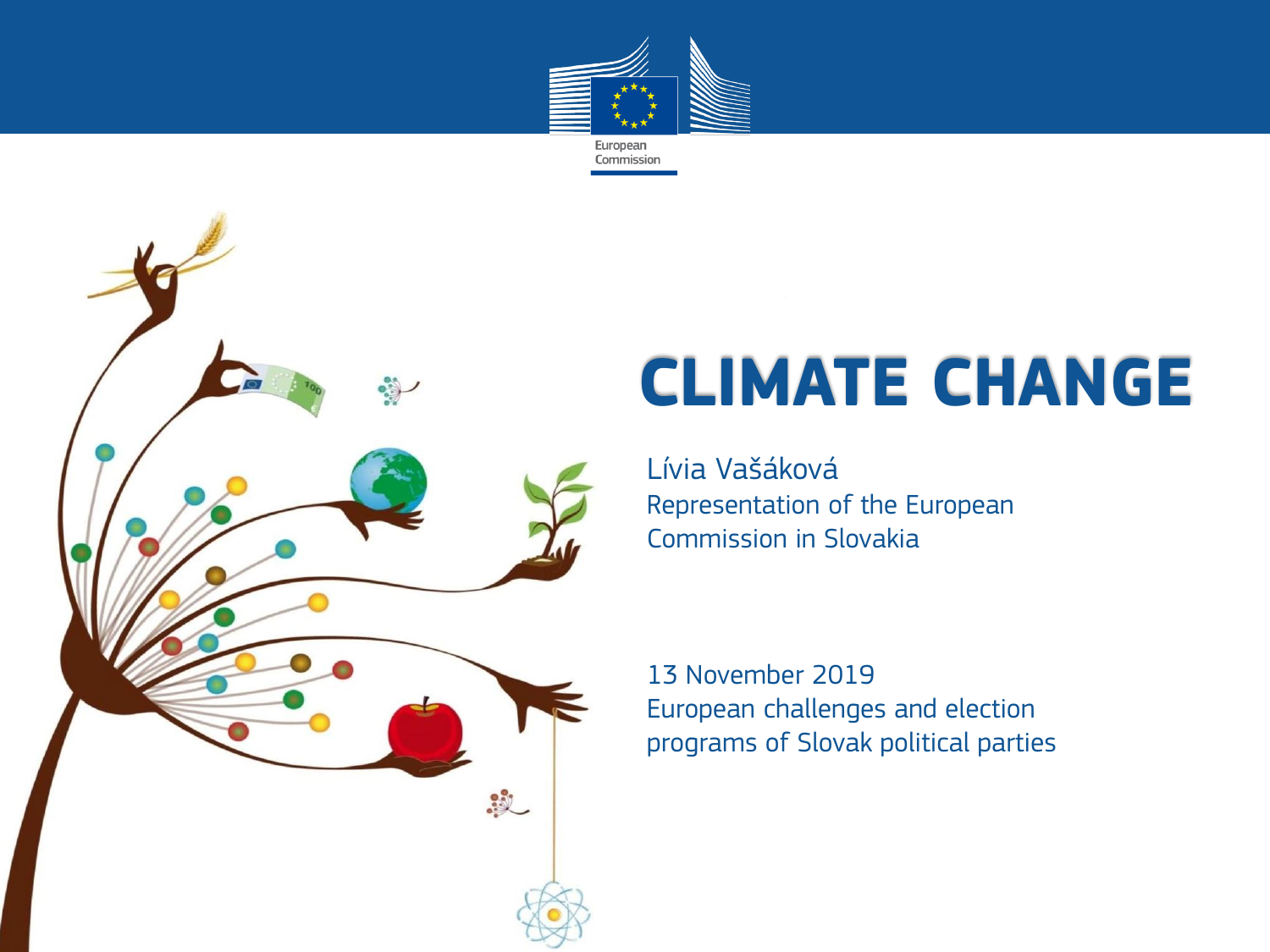

#### **CLIMATE CHANGE IS REAL AND IMMINENT**



Heat waves and draughts

5 hottest years ever (2014-2018)

Floods and decreasing water quality

Plants and animal species at increased risk of extinction

Melting ice and rising sea levels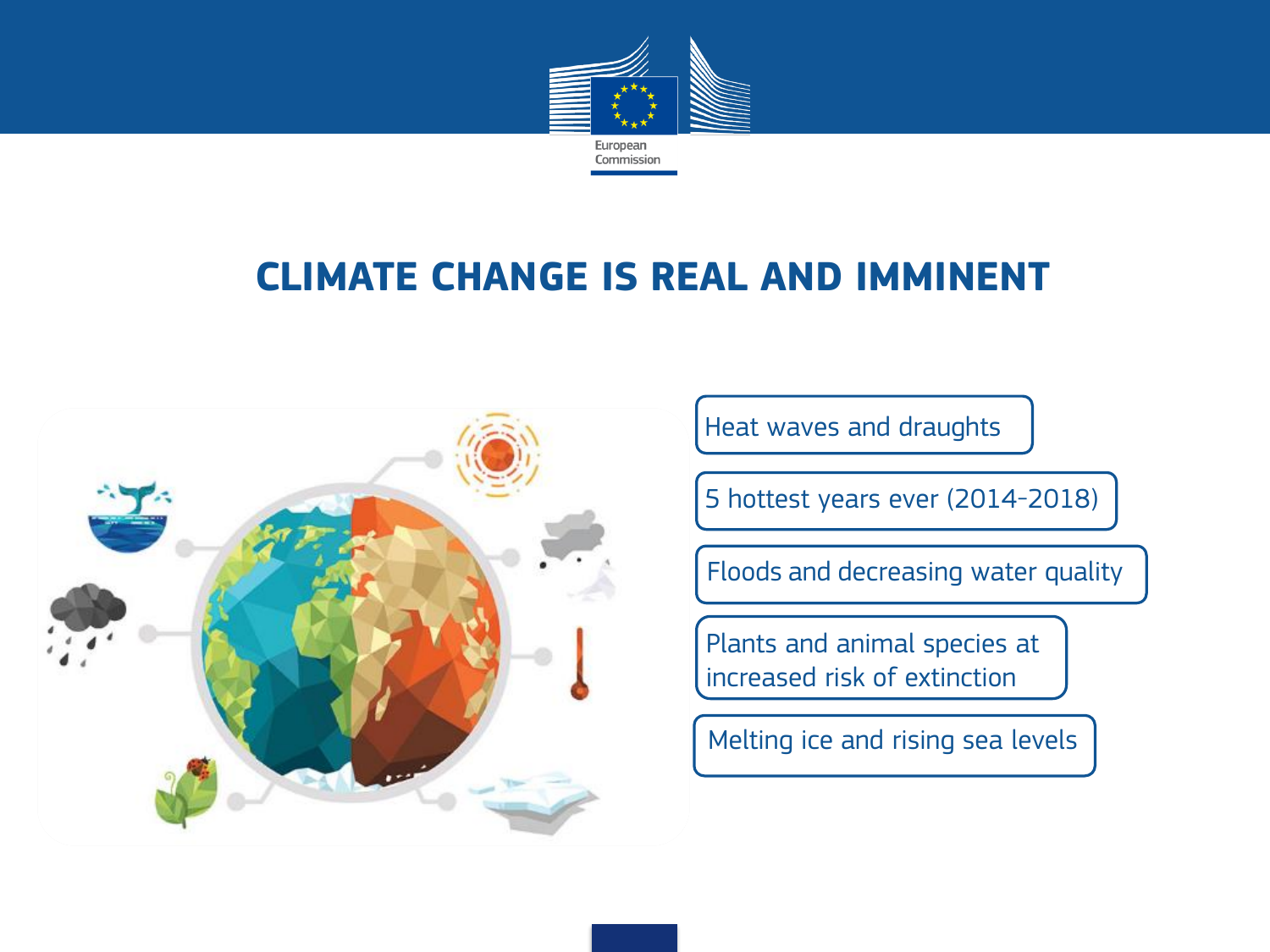

#### **WHO SHOULD ACT?**

Everybody can contribute HOWEVER individual responsibility should not be overestimated

= Action at global, regional or national level is needed

#### **A MANDATE FROM OUR CITIZENS**

(Eurobarometer)

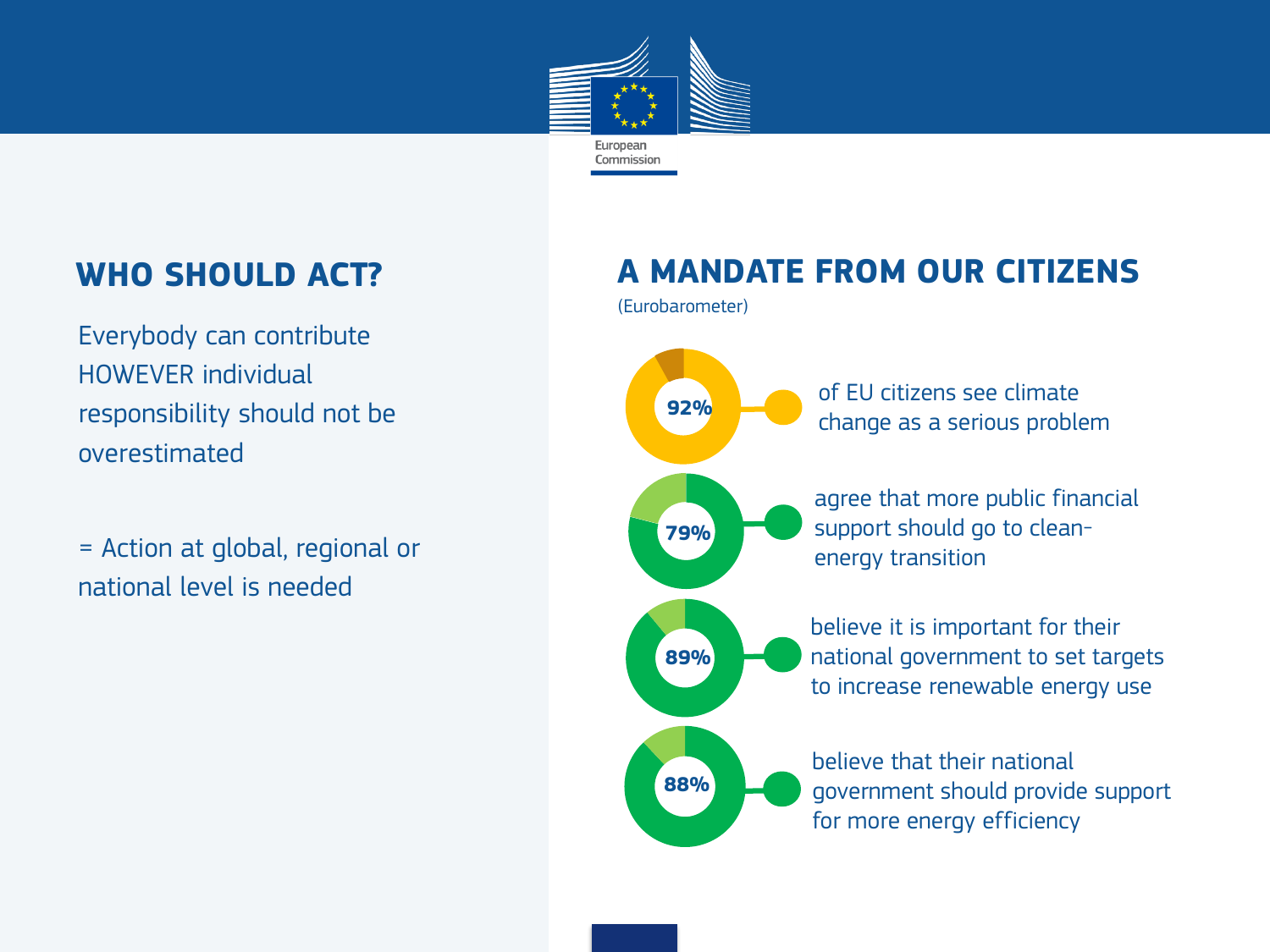

## **WHAT ARE THE MOST POLLUTING SECTORS?**

Greenhouse gas emissions (EEA)



**Horizontal** │targets, ETS, financing, climate neutrality

#### **WHAT HAS BEEN DONE?**

**Energy and Industry | Clean** Package for All Europeans, Eco-design, Labelling focus on energy efficiency and renewables,...

**Transport** │ safe and interconnected mobility, CO2 standards,...

Waste | circular economy, targets,...

**Agriculture** │ bio-economy, natural carbon sinks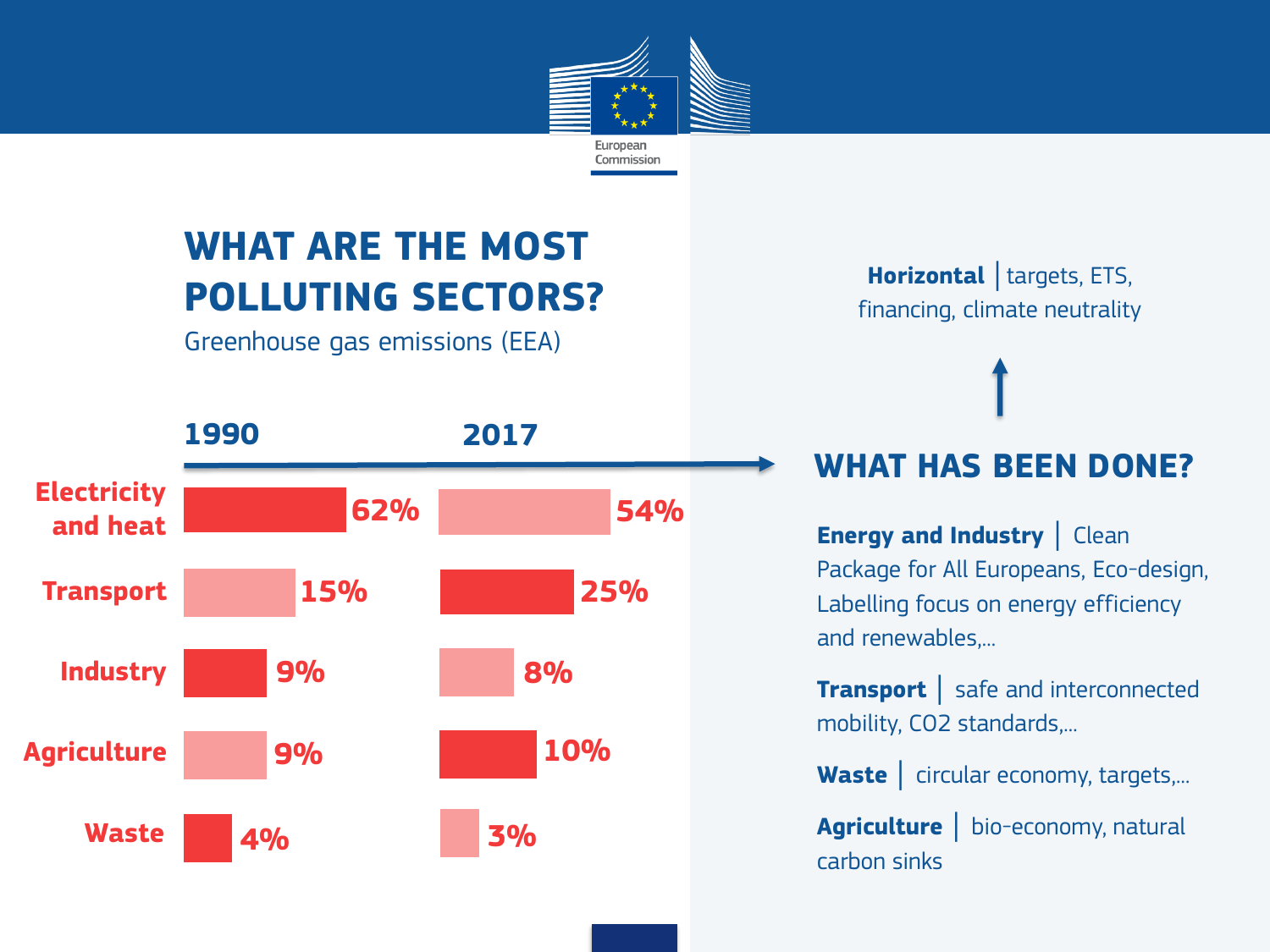

#### **WHAT NEXT?**

2030 FRAMEWORK FOR CLIMATE AND ENERGY

|                                                             | 2020                      | 2030                                                    |
|-------------------------------------------------------------|---------------------------|---------------------------------------------------------|
| <b>GREENHOUSE GAS</b><br><b>EMISSIONS</b>                   | $-20%$                    | $\leq -40%$                                             |
| <b>RENEWABLE ENERGY</b>                                     | 20%                       | $\geq 32\%$                                             |
| <b>ENERGY EFFICIENCY</b>                                    | 20%                       | $\geq$ 32.5%                                            |
| <b>INTER-CONNECTION</b>                                     | 10%                       | 15%                                                     |
| <b>CLIMATE IN EU-</b><br><b>FUNDED</b><br><b>PROGRAMMES</b> | 20%<br>$(2014 -$<br>2020) | 25%<br>$(2021 - 2027)$                                  |
| CO2 FROM:                                                   |                           | <b>CARS</b><br>$-37.5%$<br>vans $-31\%$<br>lorries -30% |

#### **CLIMATE NEUTRALITY BY 2050**

 $\triangleright$  European Green Deal

### **WHO POLLUTES MOST?**

Fossil CO2 Emissions as % of world in 2017, (JRC report 2018 Fossil CO2 emissions of all world countries)

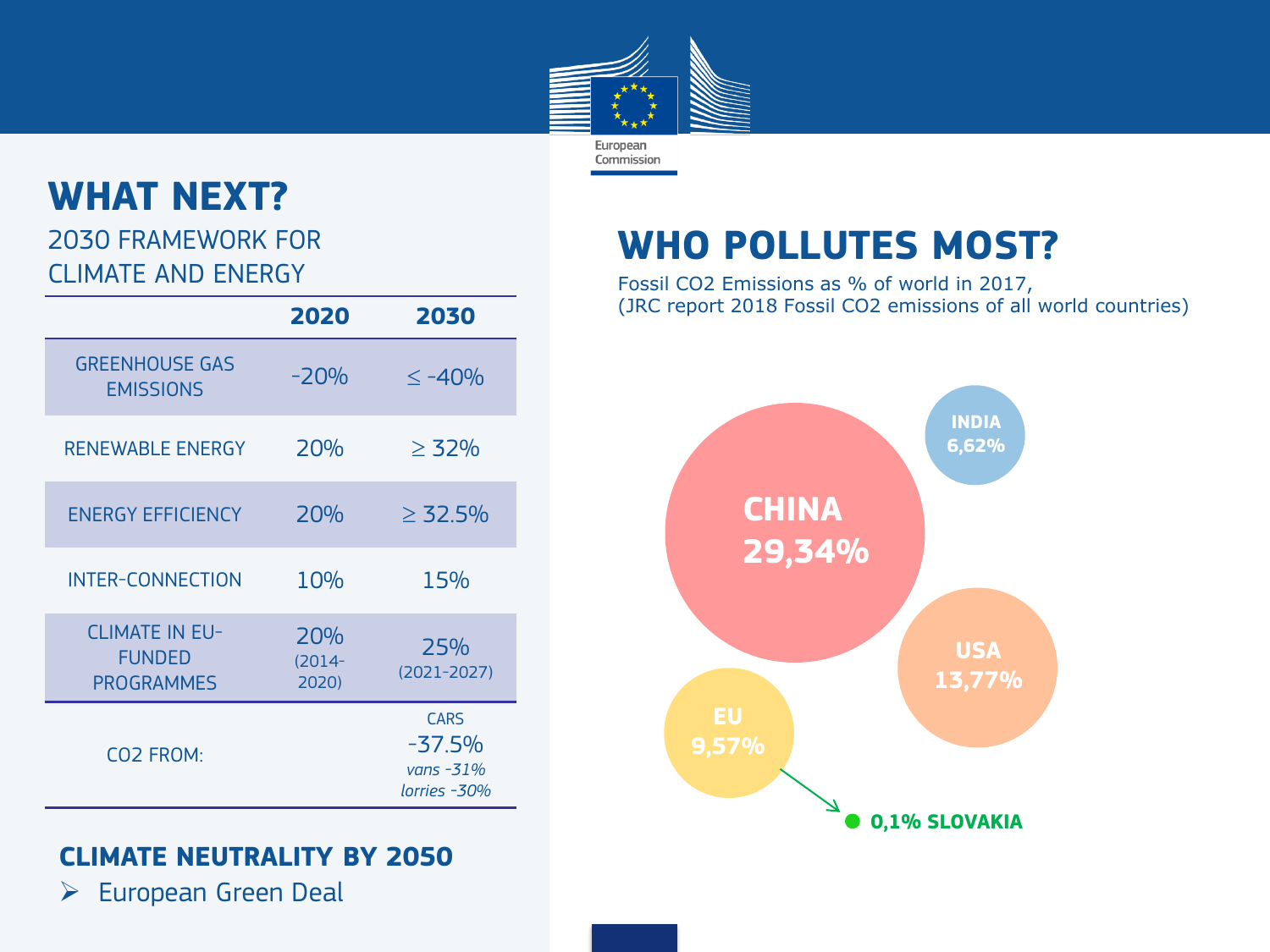

## **What if other countries are not following?**

All countries will be affected, India will be the most affected out of the big economies

Most investments in China, USA and not EU

Climate aspects in trade agreements

Technology leadership for the EU

We need an attractive model to follow

**How to build it?** 

The EU has successfully decoupled GHG emissions from economic growth



- All appropriate policy tools are needed
- Regulations, legislation
- Taxes (qualified majority voting, carbon border adjustment tax)
- Trade policy
- Adequate budgets for clean technologies
- Stop to financial subsidies to fossil fuels
- Support for the most affected and weakest (coal regions, lower socio-economic groups)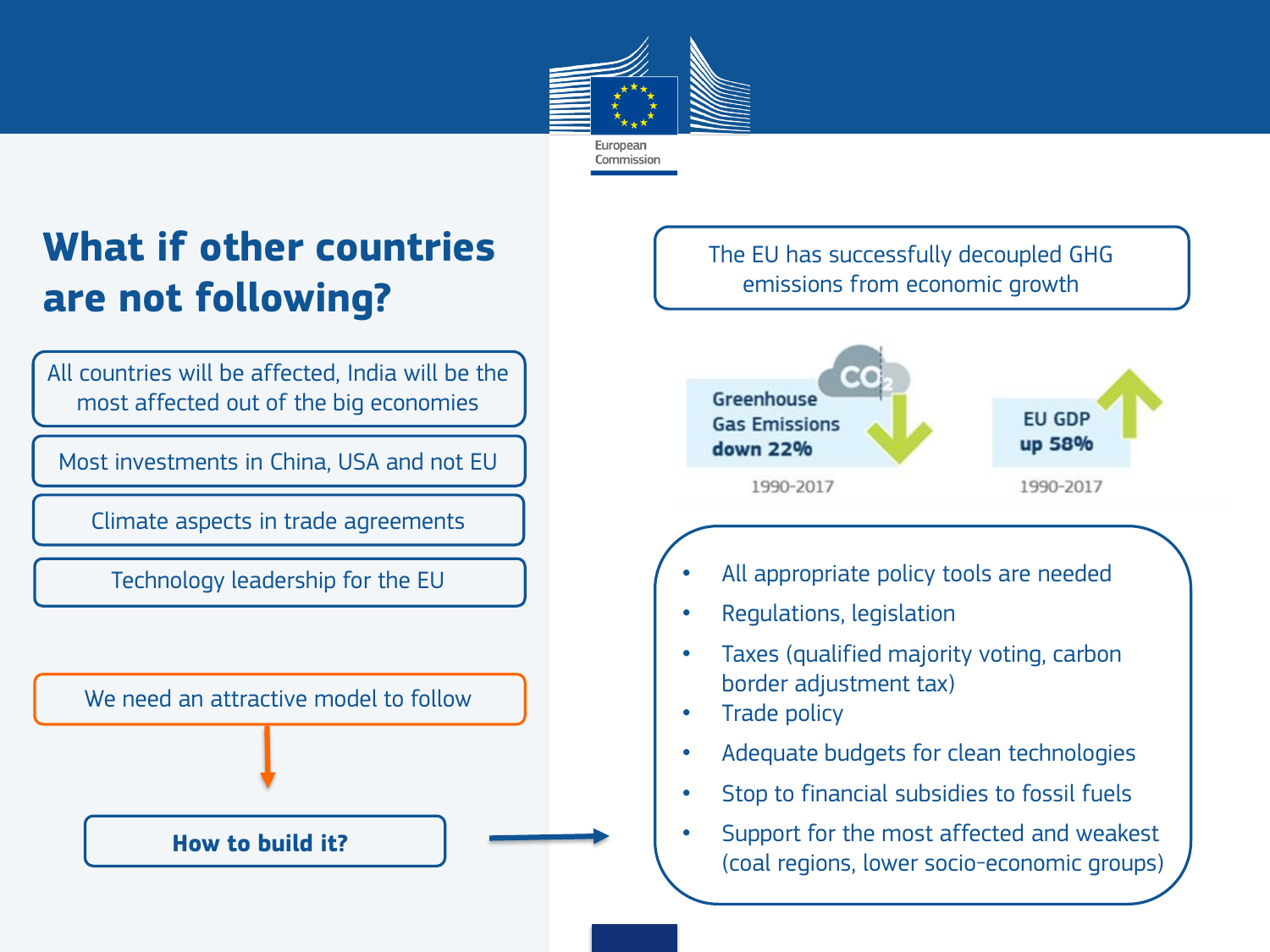

Over-reaching non-ETS targets by a wide margin

Low-carbon mix in the power generation



RES – decreasing shares from 12,9% in 2015 to 11,5% in 2017 (target 14% in 2020, 18-24% in 2030)

Coal support ends by 2023, Action Plan for Coal region of Horná Nitra

Energy regulation impacts on low carbon economy – excessive regulation of end-user prices hampers innovation and market development

Transport – rising emissions

Other challenges: air quality, waste, water and forest management